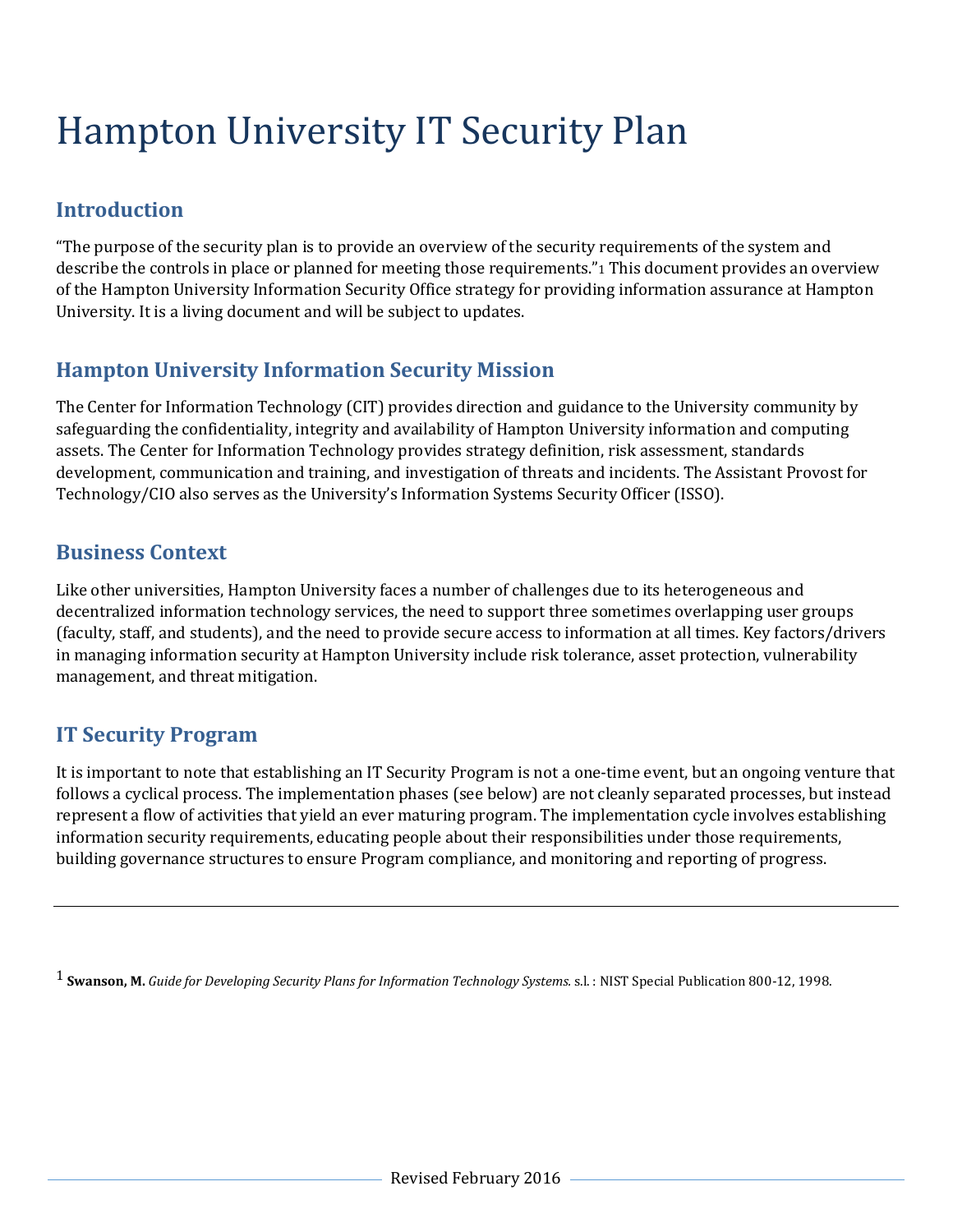

# **Strategic Goals**

## *Goal 1: Develop, Approve, and Promote a Comprehensive IT Security Policy Suite.*

In collaboration with all appropriate University representatives, the ISSO will lead efforts to develop, approve, and launch a suite of information security policies, based on the ISO 17799 code of best practices for information security2. These policies will formally establish the University's IT Security Program and set forth employee responsibility for information protection.

## *Goal 2: Ensure All Employees are Aware of their Information Security Responsibilities.*

Require all employees to participate in information security awareness courses, which serve to inform employees of their responsibilities for protecting the information in their care. To complement employee awareness of responsibility, each campus is to develop a training program to ensure their employees have the knowledge needed to carry out those responsibilities within their campus environment.

## *Goal 3: Establish Oversight Authority for Information Security at Each Campus.*

Designate a person on each campus with information security oversight authority for all IT operations on that campus. Such a person would have the authority to enforce the requirements of University and campus policies for information security. This person would have the authority to make recommendations to the ISSO on the following types of actions: authorizing new IT services, shutting down services that are out of compliance with policy, or transferring management of those services to a department or service provider with the requisite capabilities.

## *Goal 4: Establish a Process for Regular Progress Reporting to Executive Leadership.*

Establish a regular schedule for reporting of campus Program progress to the ISSO. The ISSO will review campus assessments and progress reports and deliver management briefings on a regular basis to the Security Advisory Committee (SAC) and to the Administrative Council, President, and Board of Trustees as required.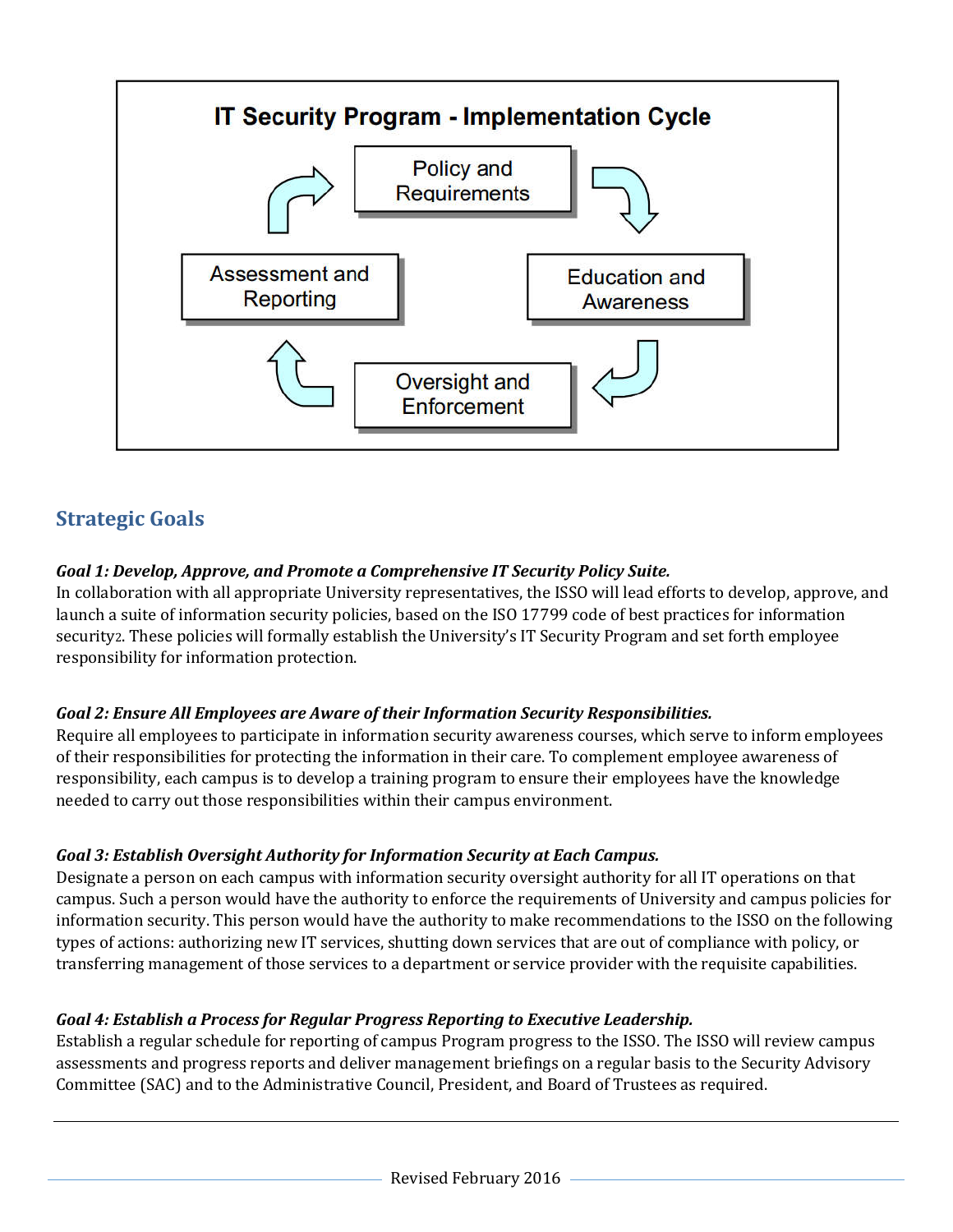2 Further information about ISO 17799 (ISO 27000) and its use in security plans may be found at http://www.17799central.com/.

#### *Goal 5: Inventory Sensitive Data and Purge Unneeded Data.*

Initiate a data inventory process on each campus to identify sensitive data and ensure the data is appropriately protected. Sensitive data no longer needed for business or archival purposes will be promptly purged in accordance with the institutional archival policy. Remaining data will be adequately protected, following guidance from campus IT security officers and business owners.

## **Point of Contact**

Trina L. Coleman, Ph.D., Assistant Provost for Technology/CIO/ISSO Hampton University (757) 728-6988 trina.coleman@hamptonu.edu

## **Detailed Policies and Guidelines Available @ Hamptonu.edu**

| <b>Acceptable Encryption Policy</b> | <b>Email Policy</b>                   | <b>Remote Access Tools Policy</b>  |
|-------------------------------------|---------------------------------------|------------------------------------|
| Analog Line Policy                  | <b>Email Retention Policy</b>         | Removable Media Policy             |
| <b>Anti-Virus Guidelines</b>        | <b>Equipment Disposal Policy</b>      | Responsible Web Use                |
| <b>ASP Policy</b>                   | <b>Extranet Policy</b>                | <b>Router Security Policy</b>      |
| <b>ASP Standards</b>                | <b>Information Sensitivity Policy</b> | Security Plan                      |
| <b>Audit Policy</b>                 | Internal Lab Security Policy          | <b>Server Security Policy</b>      |
| <b>Auto Forwarded Email Policy</b>  | Internet DMZ Equip Policy             | Social Engineering Example         |
| <b>Bluetooth Security Policy</b>    | Internet Use Policy                   | <b>Social Engineering Policy</b>   |
| <b>Clean Desk Policy</b>            | Lab Anti-Virus Policy                 | Software Installation Example      |
| <b>Comms Equipment Policy</b>       | Mobile Device Encrypt Policy          | Software Installation Policy       |
| Database Credentials Policy         | Password Policy                       | Virtual Private Network Policy     |
| <b>Disaster Recovery Guidelines</b> | Personal Comms Device Policy          | <b>Wireless Comms Policy</b>       |
| DMZ Lab Security Policy             | Remote Access Policy                  | <b>Workstation Security Policy</b> |
|                                     |                                       |                                    |
|                                     |                                       |                                    |